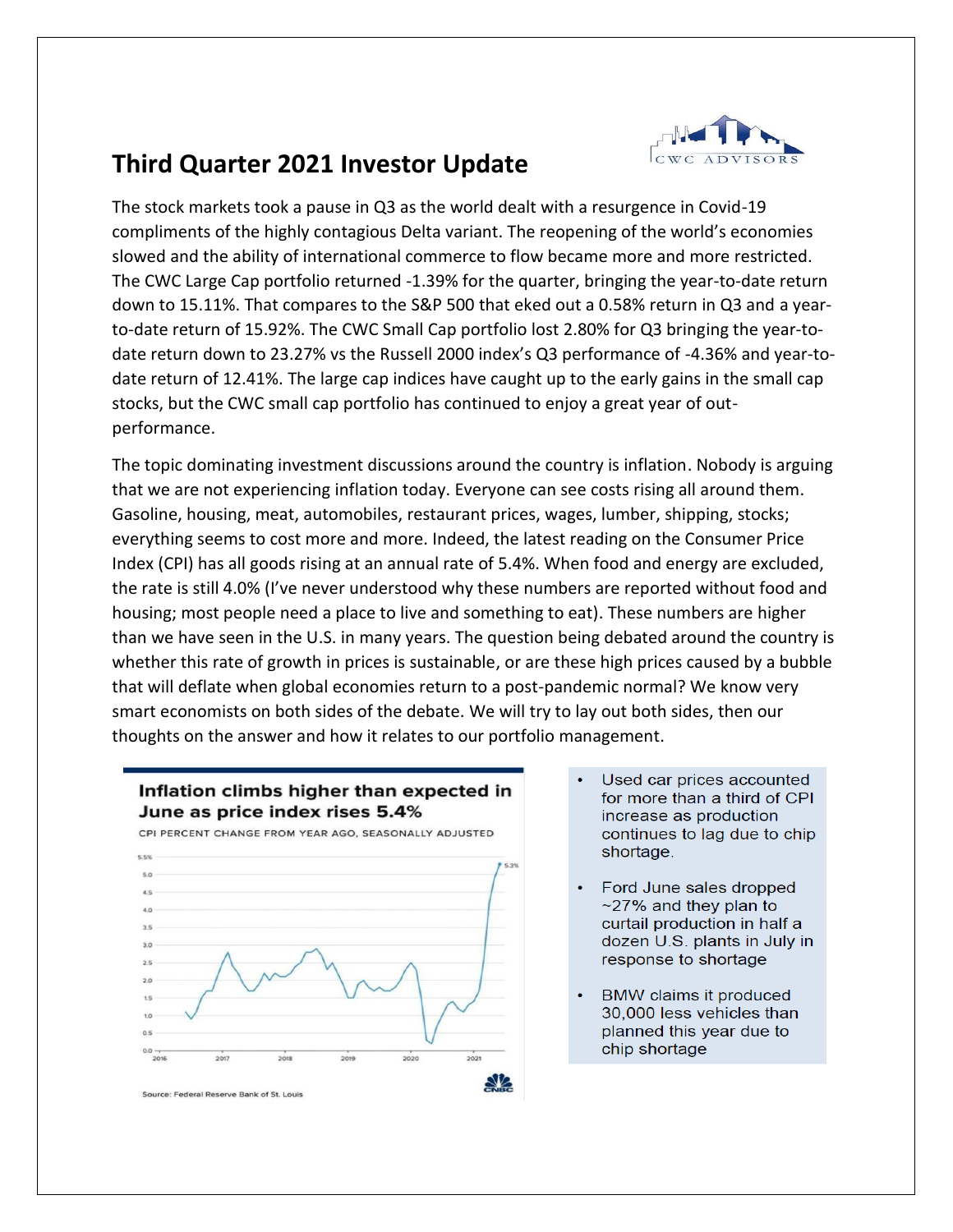Those in the camp of transitory inflation that will quickly subside point to the disruptions in the production and transportation of products that have been slowed (or temporarily stopped) due to restrictions caused by Covid-19. For example, lumber prices took an unprecedented spike in 2020 as mill production was shut down, or curtailed, in conjunction with an unexpected spike in demand for housing. The price of raw trees did not increase substantially, creating a massive profit potential for someone who could produce lumber. Consequently, we have seen production increase beyond pre-pandemic levels to take advantage of the potential profits. This excess production eventually caught up with the unmet demand and lumber prices plummeted. They remain above normal, but at a level that will allow builders to continue building. This shows eventually, prices will return to "normal" where supply matches demand and the producers of lumber make an acceptable return on their investment in the production of lumber. That is the definition of "transitory inflation".



source: trandingeconomics.com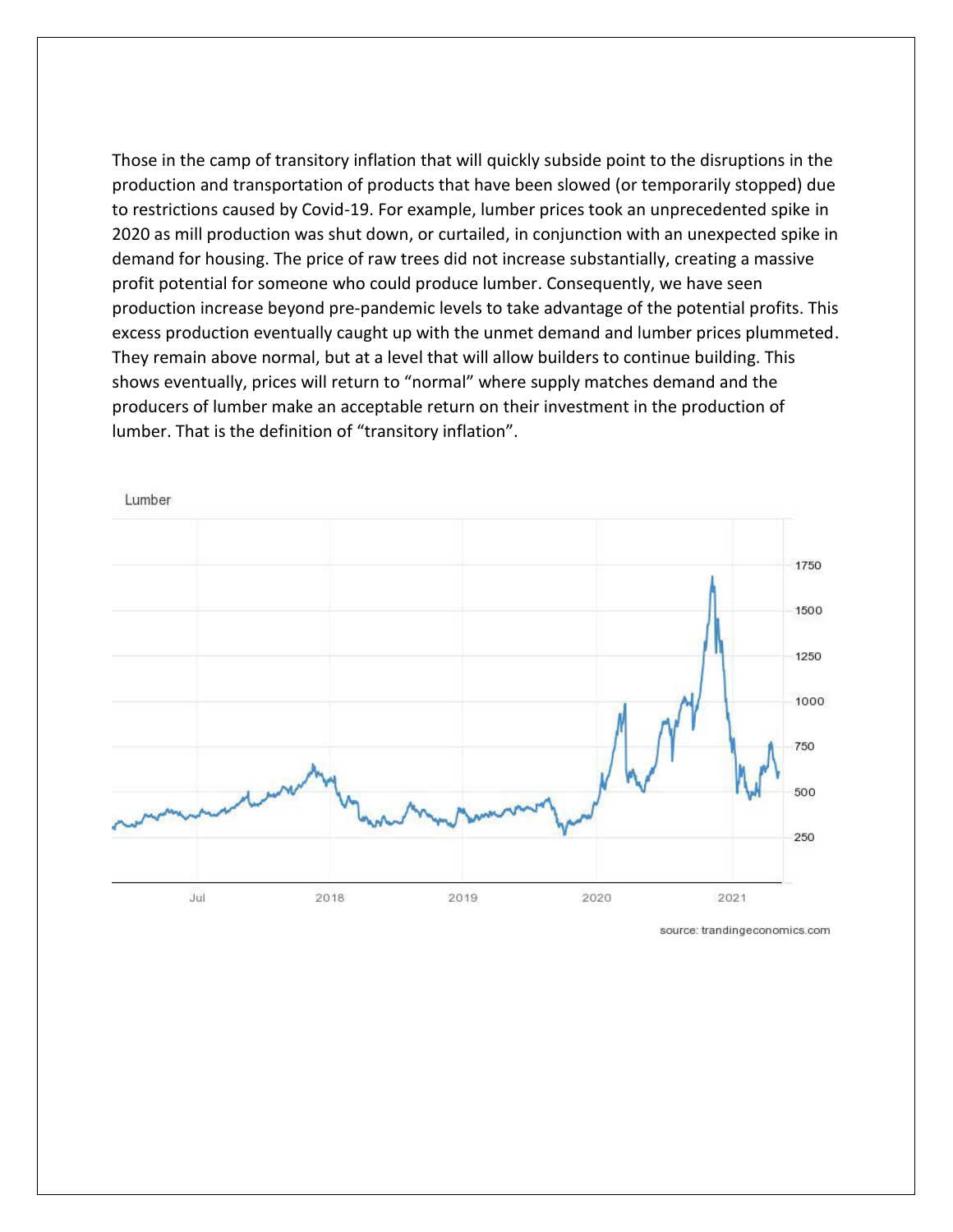One other ballooning cost affecting almost every product is the cost of transportation: specifically international shipping. A 20-foot container shipped from China to the U.S. typically cost ~\$2,500. Recent prices have approached \$20,000. Even if you decide to pay that price, the delays in receiving the goods have been months. As you can see in the following chart depicting dry bulk shipping rates, costs have recently plummeted. Like lumber they are still elevated above past norms, but the trend is toward supply/demand equilibrium. Logic dictates the amount of goods needing to travel is not more than pre-pandemic (adjusted for world GDP growth) and the number of ships available to transport those goods is not meaningfully different than pre-pandemic. Therefore, market forces will eventually adjust prices for shipping back to a supply/demand balance that allows shippers to earn an acceptable return on their investment of buying an incremental ship.



## Freight futures rolling over BDRY - Dry Bulk Shipping ETF

As is the case with most debates, there are exceptions to the transitory inflation argument. The cost of labor has risen. For the first time in many years, workers are scarce, and employers have been forced to raise the compensation paid for labor. Even offering higher wages, many employers cannot fill vacant positions. While it is true the dislocation of supply and demand in labor was initially caused by the pandemic and our response to it, the resolution is not as clear cut. In our opinion, the cost associated with labor will not return to pre-pandemic levels and this part of inflation will be systemic and not transitory. We feel labor costs will decrease, but not back to pre-pandemic levels. As seen in the following graph, labor participation rates trended higher through the 1980's and 1990's, then started to trend down after the technology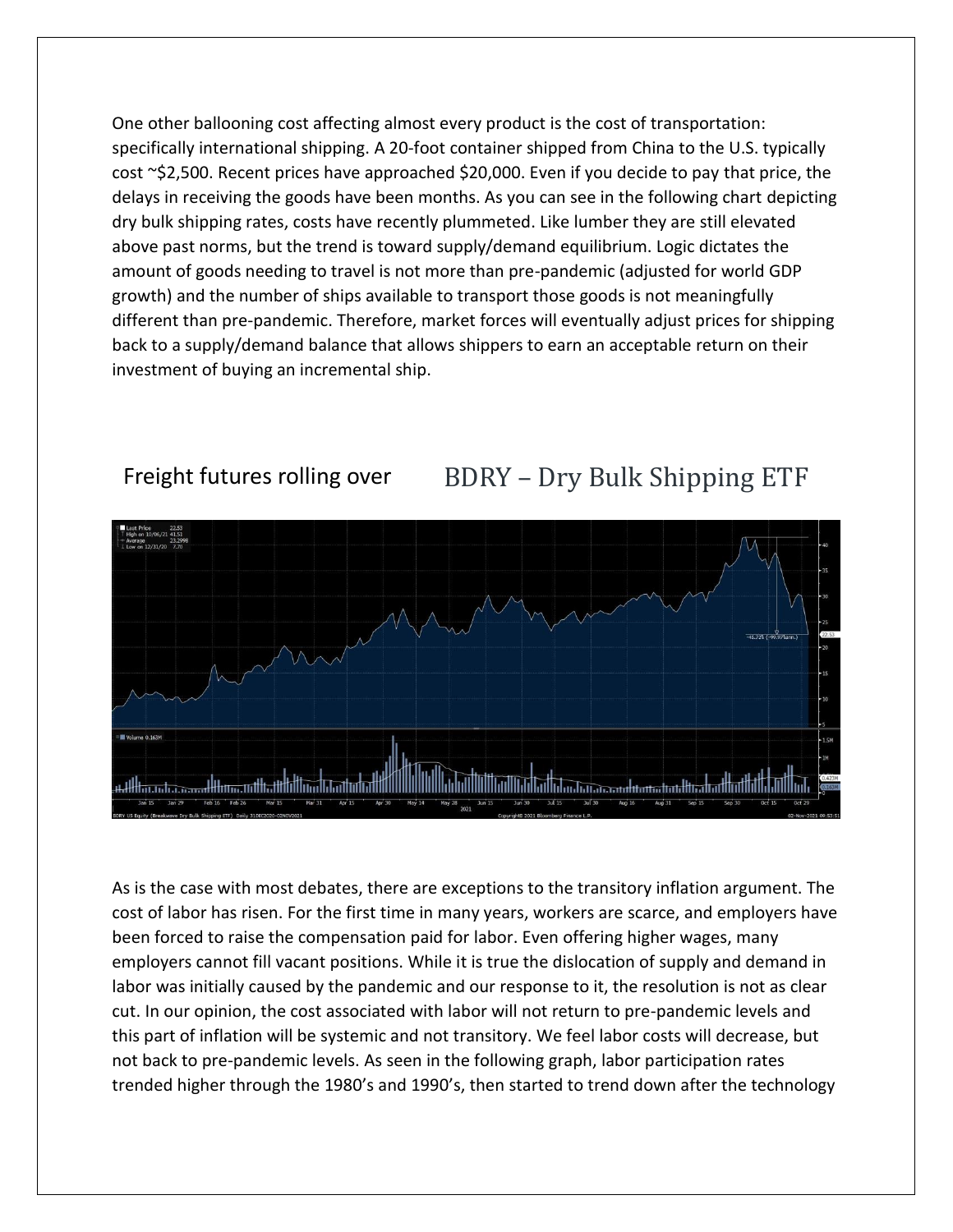bubble burst in 2000, then took another leg down after the great recession in 2008. The economic shutdown of 2020 caused a spike down and we have only recovered about half of that loss. There are several potential causes of this phenomenon which we will not explore today. The real question is whether the workforce will eventually continue its recovery when the pandemic truly ends, or will we have a sustained labor shortage for the foreseeable future keeping the cost of labor elevated.



The U.S. Federal Reserve has targeted 2.0% inflation as a healthy rate for our economy. We have generally fallen short of that goal since the great recession starting in 2007. We feel the factors causing 5+% inflation will be with us for 12-24 months and will cause a great deal of consternation in the press and investing circles. But we also feel that inflation will subside to more sustainable levels in 2023-2024. We also believe inflation will remain elevated above the 1.0% to 1.5% we've seen over the past 15 years. We forecast inflation to average slightly above the 2% Federal Reserve goal at a level between 2.0-3.0% over the next decade.

We believe the markets will enter a period of increased volatility; however, returns should still be positive. We feel they will not be as strong as the fantastic returns enjoyed over the past several years. Two factors appear to be driving the market's returns and we think they will continue to spur the market over the short term. First, the Federal Reserve remains accommodative and money is cheap and available to businesses and investors. Second, corporate earnings are fantastic and growing.